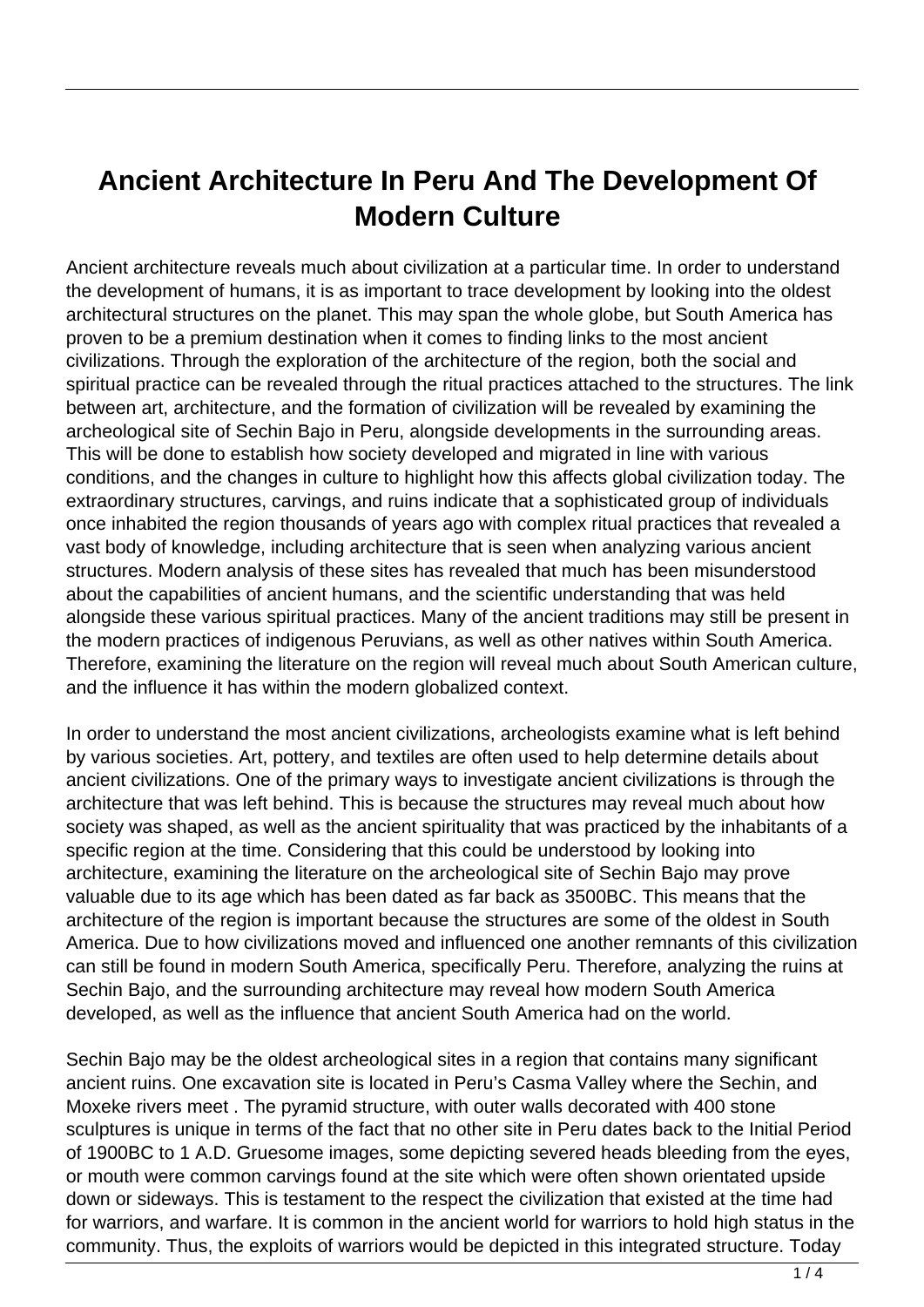the same kind of veneration for warriors can be found in North America, particularly in the United States, where memorial sites of war veterans are erected, as well as many documentaries, and films depicting soldiers in a heroic light. Thus, it is clear how this civilization may have influenced the development of modern attitudes concerning warfare.

The uncovering of architecture that showed such detailed workmanship, as well as a sophisticated understanding related to military is important to relate to ethnohistory. Due to many western narratives that are present as a result of a colonial heritage that promoted the inferiority of many native tribes, highlighting that indigenous people could achieve this is necessary to correct this miseducation. Thus, modern archeology in Peru takes into account ethnography, dialectics, as well as the social ramifications that the findings are interwoven with. The architecture of the region represents a rich heritage of the natives of Peru, and the intricacy of these structures highlight a sophisticated culture that laid the foundation for modern Peru. The stones used for the sculptures in the region were made out of granite, which is an extremely hard roc, which is a marvel because no metal was available to achieve this. The detailed artwork were drawn with charcoal, and then carved with various tools. Thus, the locals of the region can look to the ingenuity of these people for inspiration through archaeological practices.

The ruins at Sechin Bajo are not as intact as other archeological sites in the region of Casma valley, however, it may be one of the oldest architectural artifacts in the area. The site is located 12 km away from the Pacific coast headed inland and is constructed out of a mix of stone, and adobe elements. Parts of Sechin Bajo have been dated to be as old as 3600 BCE, which places the structure in the Late Preceramic era. This era highlights a shift into more permanent settlements that were facilitated by agricultural practices like domesticating animals. Many theorize that the time saved by the development of agriculture allowed the human species to start thinking deeper about the universe, thus developing spiritual systems. This progression can be found within Sechin Bajo, as the site has been referred to as a "temple complex" containing six terraces which are built in a shape of a jaguar, an animal known to be sacred to many South American tribes. This transition into the development of spirituality is what eventually led to religion and philosophies which heavily influenced modern science.

Thus, this ancient architecture reveals the foundations of questioning and critical thinking that was expressed by ancient cultures. Furthermore, these structures reveal how larger civilizations were created through various systems that secured more reliable food sources. One such structural development that can be found in Peru are the remains of irrigation systems that aided the food production that promoted permanent settlement. The food security that the manipulation of nature through irrigation systems offered allowed for the development of city kingdoms. This is not exclusive to Peru, or South America, but also extends to other ancient civilizations like Egypt, China, and Mexico. Thus, this development may be the first occurrence that allowed for the modern economy to developed based on the trading of goods between national economies because these city kingdoms now had independent ownership of various resources. All that would now be needed for trade would be the natural inclination of human beings to migrate.

An example of this kind of movement can be seen in the eastern part of South America where various rock art and ornaments were found. This may be showing how the first humans began to move towards, and settle in North America. This, however, took place long before the permanent settlement found in Sechin Bajo. Therefore, it is clear that the natural movement of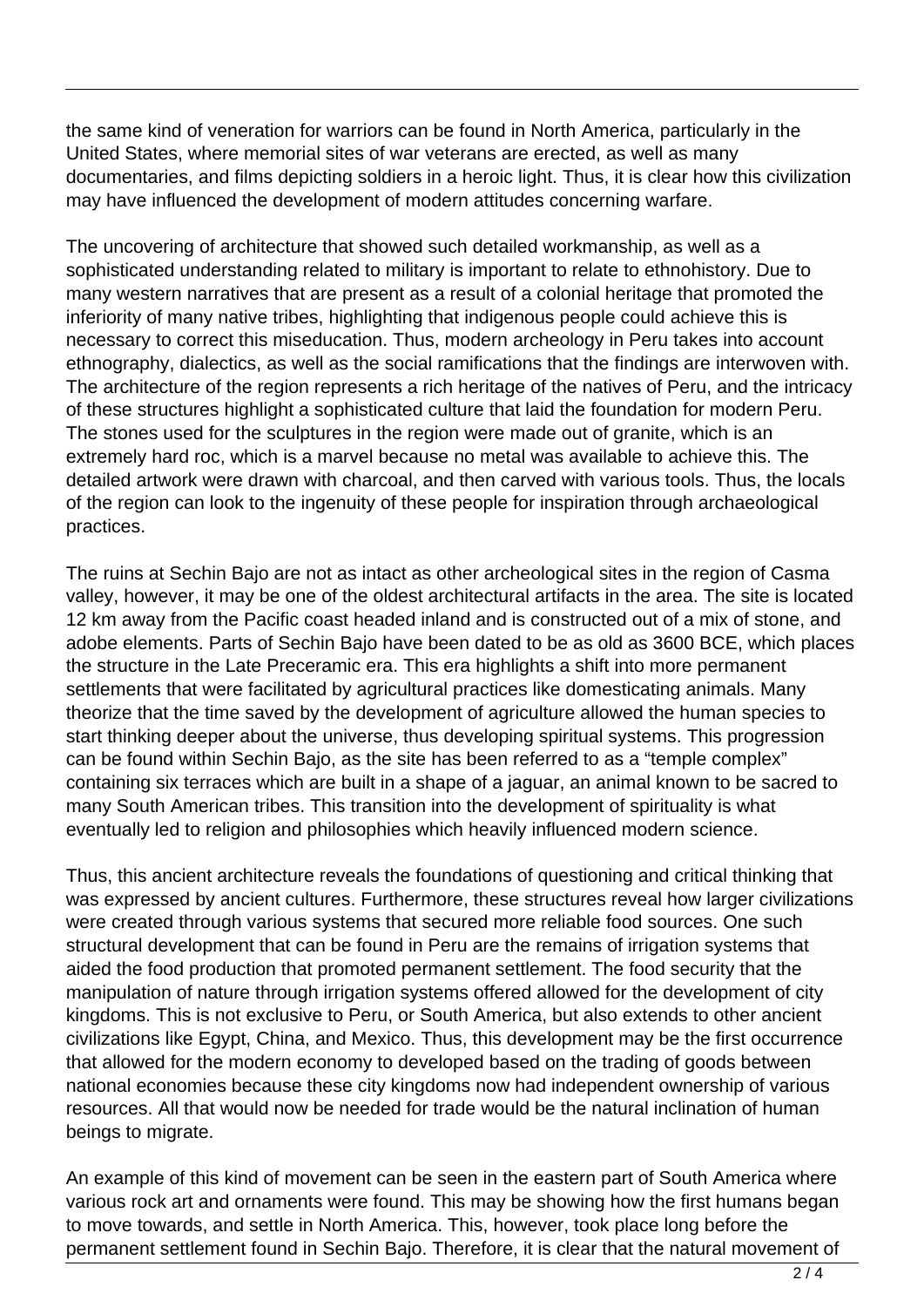humans existed before any permanent city kingdoms were established. Thus, this knowledge of migration that was already held before the building of these ancient South American civilizations may be what was used to facilitate the establishment of trade routes. Thus, the knowledge of movement, coupled with the establishment of permanent settlements may be what laid the foundation of modern trade. Looking into what was taking place before these ancient sculptures, carvings, and temples were established may grant an understanding of the processes that resulted in the modern world that human beings exist in today.

Furthermore, an understanding can be gained as to why these structures were built, as well as why these structures were located in particular places. For example, Peru gets cited as significant because of the civilizations developing close to water, and practicing agriculture. The time flexibility that was allowed by farming means that spirituality, and mythology could be developed. This is indicated by the architecture in the Senchin region. Instead of being merely isolated pieces of artwork, the carvings on the walls of these structures, and the multitude of sculptures surrounding the site show a unified story. A large military scene is depicted, as the sculptures advance towards the rear building along the central stairway. Emblems, and banners of the group that was victorious is depicted as well, with decapitated heads being displayed as prizes of these warriors. This showed a record of an what could have been a historical occurrence which means that this civilization studied its past, and recorded certain events that were deemed noteworthy.

However, in light of new research, it is suggested that the battle is some sort of mythological story that may have been influenced by elements of history. Therefore, the structures provide an insight into the spiritual understanding of the ancient Peruvians that built these structures. These kinds of mythological claims to victory, similar to the Judaic tradition of Joshua's conquest of Jericho, are often used as claims to a particular region. Thus, examining these structures reveal an understanding of the need to unify around certain concepts, beliefs, or ideologies in order to sustain a cohesive society. This unified belief system may be a contributing factor as to how this civilization with limited technology was able to achieve the architectural marvels that can be seen in Senchin. At the site, 400 sculptures adorn the outer wall, and an additional a 302 sculptures were discovered as well. This large amount of work shows a high level of organization that was present in the culture that could stimulate such a concerted effort towards the common goal of creating this ritual structure.

In modern Peru the significance of these ancient sites is still held in high regard. However, debate has formed around the importance of the site due to the interpretation of heritage. Most rural, and urban citizens of Peru perceive heritage to be the traditions, and practices passed down from ancestors. Therefore, the building ruins are not commonly thought of as heritage making the preservation of these sites difficult. The effect of the site on identity and community development is viewed in different ways by different individuals. Therefore, it is important to highlight the significance of such sites as it relates to the development of the region, as well as the global impact that the information extracted by examining these structures has on the understanding of ancient cultures.

## **Conclusion**

The importance of examining architecture to determine the influence ancient cultures had on the development of the modern world is of utmost importance. Sechin Bajo and other ancient